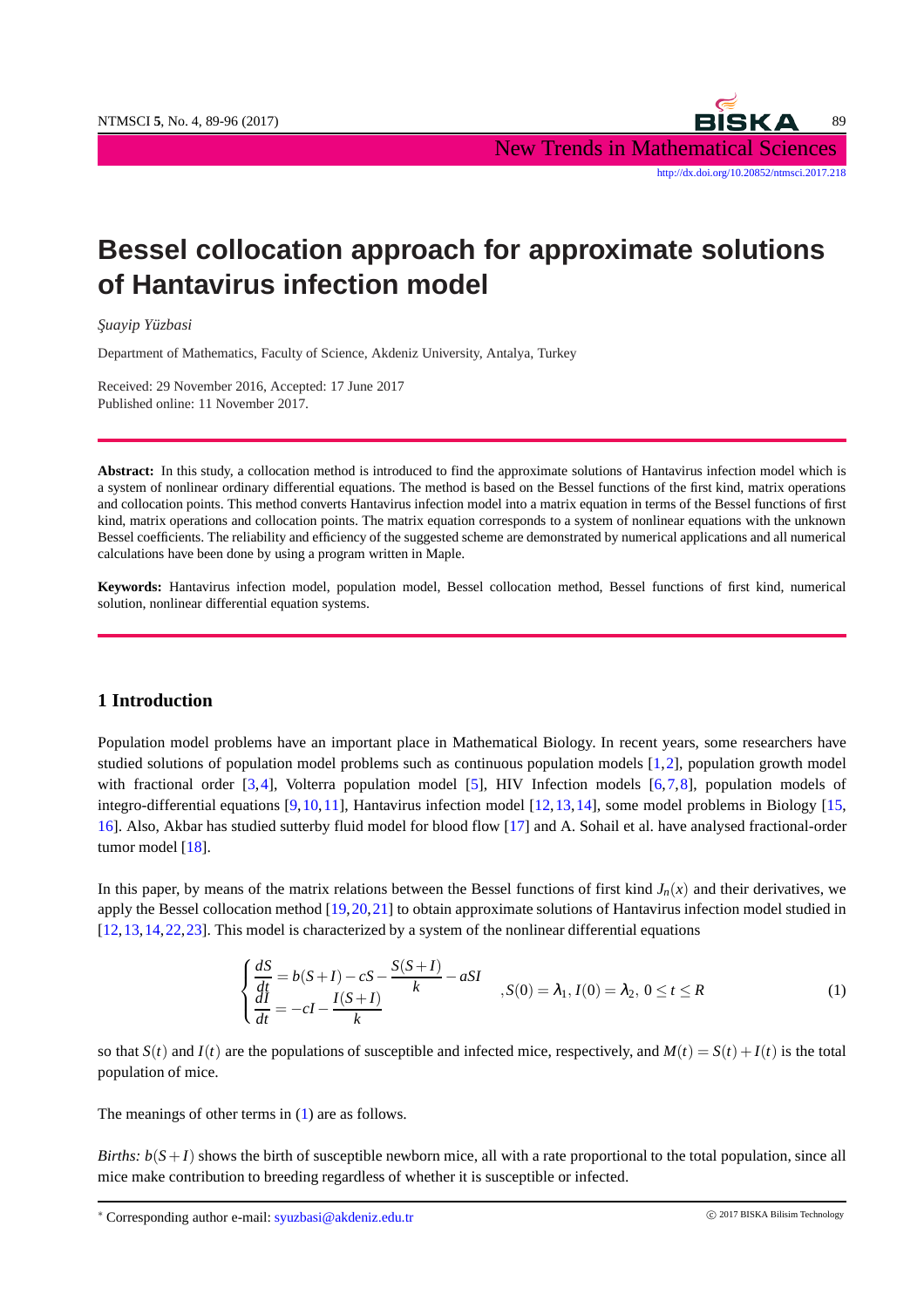

*Deaths: c* denotes the rate of depletion by death for natural reasons, proportional to the corresponding density. *Competition:*  $-\frac{S I(S+I)}{k}$  indicates the process of limiting the increase of population due to conflict of resource sharing. *k* shows that the carrying capacity of all means to protect the population. Higher values of *k* represent good environmental conditions which are water, food, housing availability, favorable climatic conditions.

*Infection: aSI* is considered to be constant in a rapidly due to an encounter with an infectious mouse shows the number of infected susceptible mice.

In addition,  $a, b, c$  and  $k$  are parameters that characterize the system in  $(1)$ .  $k$  is chosen to be the control parameter of the dynamics because it best represents the influence of the environment. Although the system has four equilibriums, two of them are irrelevant to the analysis, that is, the null state (very unstable) and state  $a$  with  $I < 0$  for any parameters. The other two equilibriums interchange their stability character at a critical value of the carrying capacity, which is given as

<span id="page-1-1"></span><span id="page-1-0"></span>
$$
k_c = \frac{b}{a(b-c)}\tag{2}
$$

Changes in ecological conditions and diversity of habitats can be observed by varying the value of *k*. A low value of *k* means that resources are scarce and therefore the number of infected mice is lower. If  $k < k<sub>c</sub>$ , the number of infected mice will reduce to zero as observed in field studies. However, when conditions improve again where  $k > k_c$ , the infection will reappear and may even show a drastic increase in the population of infected mice.

Our aim is to find approximate solutions of model [\(1\)](#page-0-0) expressed in the truncated Bessel series form

$$
S(t) = \sum_{n=0}^{N} a_{1,n} J_n(t) \text{ and } I(t) = \sum_{n=0}^{N} a_{2,n} J_n(t)
$$
 (3)

so that  $a_{1,n}$  and  $a_{2,n}$  ( $n = 0,1,2,...,N$ ) are the unknown Bessel coefficients and  $J_n(t), n = 0,1,2,...,N$  are the Bessel functions of first kind defined by

$$
J_n(t) = \sum_{k=0}^{\left[\frac{N-n}{2}\right]} \frac{(-1)^k}{k!(k+n)!} \left(\frac{t}{2}\right)^{2k+n}, n \in \mathbb{N}, 0 \le t < \infty.
$$
 (4)

#### **2 Bessel collocation method for Hantavirus infection model**

Firstly, let us show model [\(1\)](#page-0-0) in the form

<span id="page-1-4"></span>
$$
\begin{cases}\n\frac{dS}{dt} = (b-c)S + bI - \frac{1}{k}S^2 - \left(\frac{1}{k} + a\right)SI \\
\frac{dI}{dt} = -cI - \frac{1}{k}I^2 - \left(\frac{1}{k} - a\right)SI\n\end{cases}
$$
\n(5)

We consider the desired solution  $S(t)$  and  $I(t)$  of system (5) defined by the truncated Bessel series [\(3\)](#page-1-0). Now, we write the matrix form of the functions defined in relation [\(2\)](#page-1-1) as

<span id="page-1-2"></span>
$$
S(t) = \mathbf{J}(t)\mathbf{A}_1 \quad \text{and} \quad I(t) = \mathbf{J}(t)\mathbf{A}_2 \tag{6}
$$

so that  $\mathbf{J}(t) = [\mathbf{J}_0(t) \ \mathbf{J}_1(t) \ \dots \ \mathbf{J}_N(t)], \mathbf{A}_1 = [a_{1,0} \ a_{1,1} \ \dots \ a_{1,N}]^T$ ,  $\mathbf{A}_2 = [a_{2,0} \ a_{2,1} \ \dots \ a_{2,N}]^T$ . Also, the relations [\(6\)](#page-1-2) can be written in matrix form

<span id="page-1-3"></span>
$$
S(t) = \mathbf{T}(t)\mathbf{D}^T\mathbf{A}_1 \quad \text{and} \quad I(t) = \mathbf{T}(t)\mathbf{D}^T\mathbf{A}_2 \tag{7}
$$

c 2017 BISKA Bilisim Technology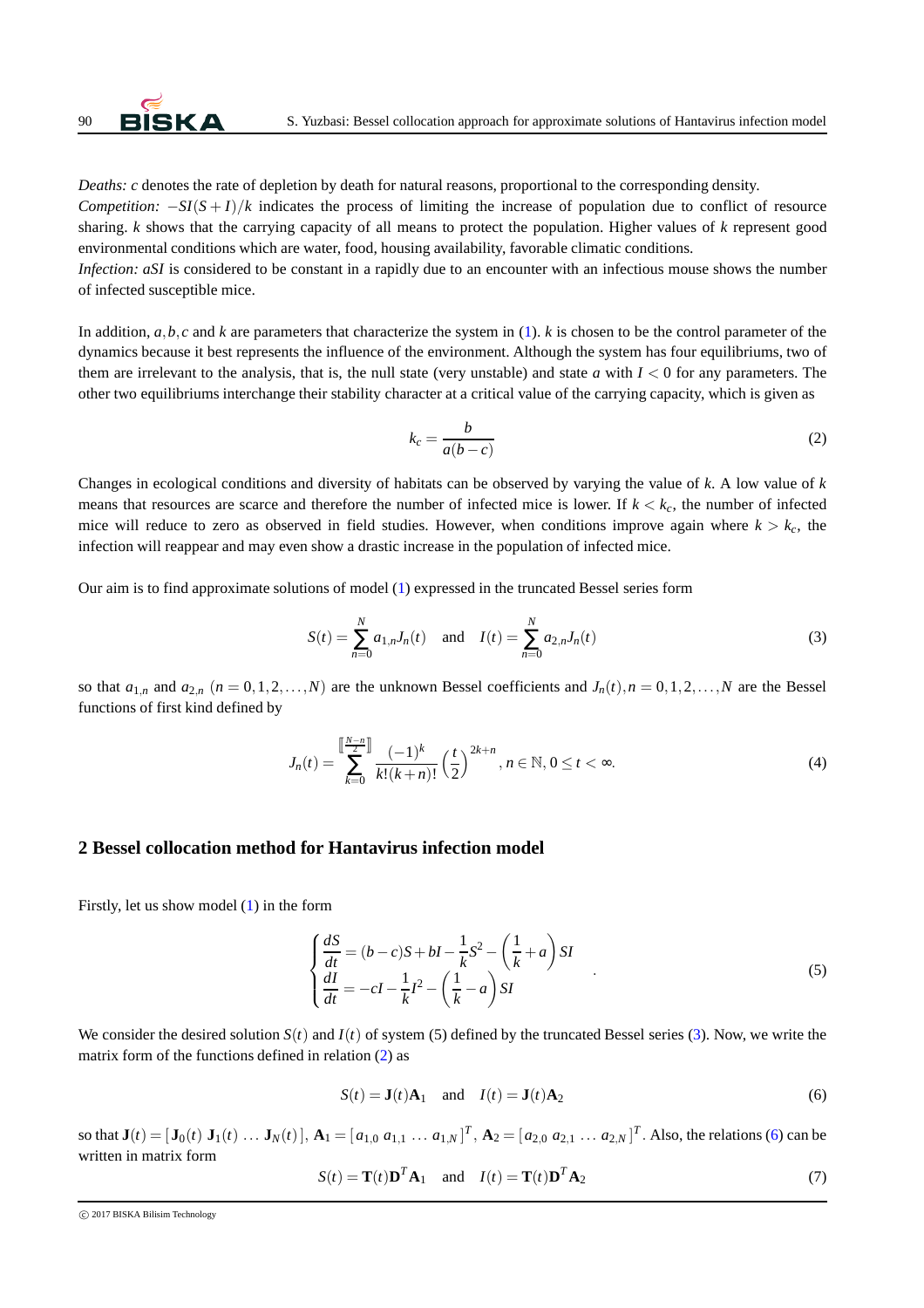where  $\mathbf{T}(t) = \begin{bmatrix} 1 & t & t^2 & \dots & t^N \end{bmatrix}$  and if *N* is odd,

$$
\mathbf{D} = \begin{bmatrix} \frac{1}{0!0!2^{0}} & 0 & \frac{-1}{1!1!2^{2}} \cdots \frac{(-1)^{\frac{N-1}{2}}}{(\frac{N-1}{2})! (\frac{N-1}{2})!2^{N-1}} & 0 \\ 0 & \frac{1}{0!1!2^{1}} & 0 & \cdots & 0 & \frac{(-1)^{\frac{N-1}{2}}}{(\frac{N-1}{2})! (\frac{N+1}{2})!2^{N}} \\ 0 & 0 & \frac{1}{0!2!2^{2}} \cdots \frac{(-1)^{\frac{N-3}{2}}}{(\frac{N-3}{2})! (\frac{N+1}{2})!2^{N-1}} & 0 \\ \vdots & \vdots & \vdots & \ddots & \vdots & \vdots \\ 0 & 0 & 0 & \cdots & \frac{1}{0!(N-1)!2^{N-1}} & 0 \\ 0 & 0 & 0 & \cdots & 0 & \frac{1}{0!N!2^{N}} \end{bmatrix},
$$

if *N* is even,

$$
\mathbf{D} = \begin{bmatrix} \frac{1}{0!0!2^{0}} & 0 & \frac{-1}{1!1!2^{2}} \cdots & 0 & \frac{(-1)^{\frac{N}{2}}}{(\frac{N}{2})! (\frac{N}{2})!2^{N}} \\ 0 & \frac{1}{0!1!2^{1}} & 0 & \cdots & \frac{(-1)^{\frac{N-2}{2}}}{(\frac{N-2}{2})! (\frac{N}{2})!2^{N-1}} & 0 \\ 0 & 0 & \frac{1}{0!2!2^{2}} \cdots & 0 & \frac{(-1)^{\frac{N-2}{2}}}{(\frac{N-2}{2})! (\frac{N+2}{2})!2^{N}} \\ \vdots & \vdots & \vdots & \ddots & \vdots & \vdots \\ 0 & 0 & 0 & \cdots & \frac{1}{0!(N-1)!2^{N-1}} & 0 \\ 0 & 0 & 0 & \cdots & 0 & \frac{1}{0!N!2^{N}} \end{bmatrix}
$$

The relation between the matrix  $\mathbf{T}(t)$  and its derivative  $\mathbf{T}^{(1)}(t)$  is given by

<span id="page-2-0"></span>
$$
\mathbf{T}^{(1)}(t) = \mathbf{T}(t)\mathbf{B}^T
$$
\n(8)

where

$$
\mathbf{B}^T = \begin{bmatrix} 0 & 1 & 0 & \dots & 0 \\ 0 & 0 & 2 & \dots & 0 \\ \vdots & \vdots & \vdots & \ddots & \vdots \\ 0 & 0 & 0 & \dots & N \\ 0 & 0 & 0 & \dots & 0 \end{bmatrix}.
$$

By aid of the relations [\(7\)](#page-1-3) and [\(8\)](#page-2-0) we have recurrence relations

$$
S^{(1)}(t) = \mathbf{T}(t)\mathbf{B}^T\mathbf{D}^T\mathbf{A}_1 \quad \text{and} \quad I^{(1)}(t) = \mathbf{T}(t)\mathbf{B}^T\mathbf{D}^T\mathbf{A}_2. \tag{9}
$$

Thus, we can express the matrices  $y(t)$  and  $y^{(1)}(t)$  as follows:

<span id="page-2-1"></span>
$$
\mathbf{y}(t) = \overline{\mathbf{T}}(t)\overline{\mathbf{D}}\mathbf{A} \quad \text{and} \quad \mathbf{y}^{(1)}(t) = \overline{\mathbf{T}}(t)\overline{\mathbf{B}}\overline{\mathbf{D}}\mathbf{A} \tag{10}
$$

so that  $\mathbf{y}(t) = [S(t) I(t)]^T$ ,  $\mathbf{y}^{(1)}(t) = [S^{(1)}(t) I^{(1)}(t)]^T$ ,  $\overline{\mathbf{T}}(t) = diag(\mathbf{T}(t) \mathbf{T}(t))$ ,  $\overline{\mathbf{D}} = diag(\mathbf{D}^T \mathbf{D}^T)$ ,  $\overline{\mathbf{B}} = diag(\mathbf{B}^T \mathbf{B}^T)$ and  $\mathbf{A} = [\mathbf{A}_1 \ \mathbf{A}_2]^T$ .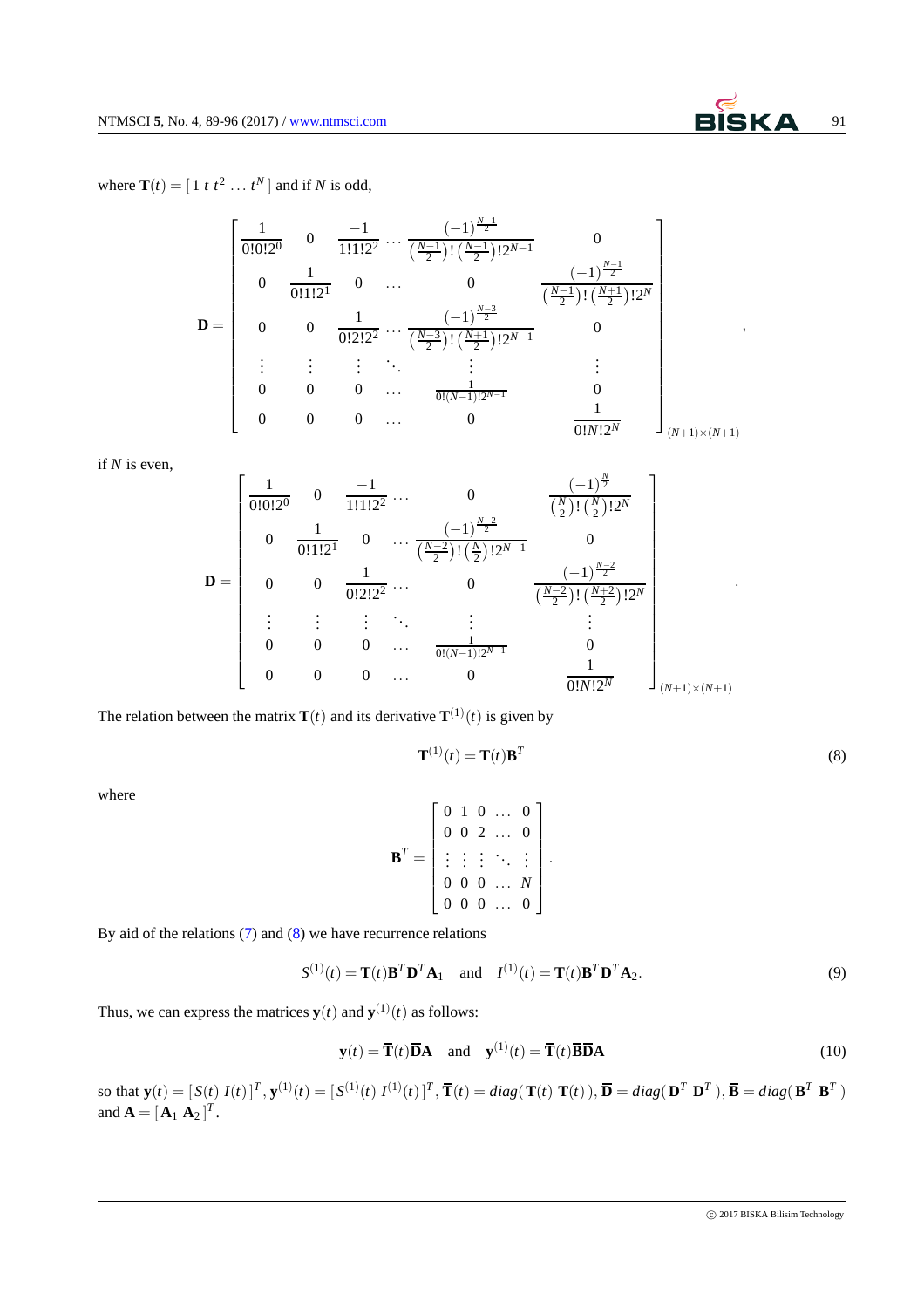Now, we can show the system [\(5\)](#page-1-4) with the matrix form

<span id="page-3-0"></span>
$$
\mathbf{y}^{(1)}(t) = \mathbf{P}\mathbf{y}(t) + \mathbf{K}\overline{\mathbf{y}}(t)\mathbf{y}(t) + \mathbf{L}\mathbf{y}_{1,2}(t)
$$
\n(11)

where

$$
\mathbf{P} = \begin{bmatrix} b-c & b \\ 0 & -c \end{bmatrix}, \mathbf{K} = \begin{bmatrix} -1/k & 0 \\ 0 & -1/k \end{bmatrix}, \mathbf{L} = \begin{bmatrix} -(1/k)-a \\ -(1/k)+a \end{bmatrix}, \overline{\mathbf{y}}(t) = \begin{bmatrix} S(t) & 0 \\ 0 & I(t) \end{bmatrix} \text{ and } \mathbf{y}_{1,2}(t) = [S(t)I(t)].
$$

By using in Eq.  $(11)$  the collocation points defined by

<span id="page-3-1"></span>
$$
t_i = \frac{R}{N}i, \, i = 0, 1, \dots, N,\tag{12}
$$

we obtain the system of the matrix equations

$$
\mathbf{y}^{(1)}(t_s) = \mathbf{P}\mathbf{y}(t_s) + \mathbf{K}\mathbf{\bar{y}}(t_s)\mathbf{y}(t_s) + \mathbf{L}\mathbf{y}_{1,2}(t_s)
$$

or briefly the fundamental matrix equation

<span id="page-3-4"></span>
$$
\mathbf{Y}^{(1)} - \overline{\mathbf{P}}\mathbf{Y} - \overline{\mathbf{K}}\overline{\mathbf{Y}}\mathbf{Y} - \overline{\mathbf{L}}\overline{\overline{\mathbf{Y}}} = \mathbf{G}
$$
\n(13)

where  $\mathbf{Y}^{(1)} = \left[ \mathbf{y}^{(1)}(t_0) \mathbf{y}^{(1)}(t_1) \dots \mathbf{y}^{(1)}(t_N) \right]^T$ ,  $r = 1, 2, \dots, N + 1$ ,  $\mathbf{\bar{P}} = diag(\mathbf{P}_1, \mathbf{P}_2, \dots, \mathbf{P}_{N+1}),$   $\mathbf{P}_r = \mathbf{P}, \mathbf{Y} =$  $\begin{bmatrix} \mathbf{y}(t_0) \ \mathbf{y}(t_1) \ \dots \ \mathbf{y}(t_N) \end{bmatrix}^T$ ,  $\overline{\mathbf{K}}$  = diag( $\mathbf{K}_1$ ,  $\mathbf{K}_2$ , ...,  $\mathbf{K}_{N+1}$ ),  $\mathbf{K}_r$  =  $\mathbf{K}, \overline{\mathbf{Y}}$  = diag( $\overline{\mathbf{y}}(t_0)$ ,  $\overline{\mathbf{y}}(t_1)$ , ...,  $\overline{\mathbf{y}}(t_N)$ ),  $\overline{\mathbf{L}}$   $diag(\mathbf{L}_1, \mathbf{L}_2, \ldots, \mathbf{L}_{N+1}), \mathbf{L}_r = \mathbf{L}, \overline{\overline{\mathbf{Y}}} = \begin{bmatrix} \mathbf{y}_{1,2}(t_0) & \mathbf{y}_{1,2}(t_1) & \ldots & \mathbf{y}_{1,2}(t_N) \end{bmatrix}^T$  and  $\mathbf{G} = \begin{bmatrix} 0 & 0 & \ldots & 0 \end{bmatrix}^T$  $(2N+1)\times 1$ . Using relations  $(10)$  and the collocation points  $(12)$ , we have

$$
\mathbf{y}(t_s) = \overline{\mathbf{T}}(t_s)\overline{\mathbf{D}}\mathbf{A}
$$
 and  $\mathbf{y}^{(1)}(t_s) = \overline{\mathbf{T}}(t_s)\overline{\mathbf{B}}\overline{\mathbf{D}}\mathbf{A}$ 

which can be written as

$$
\mathbf{Y} = \mathbf{T}\mathbf{\overline{D}}\mathbf{A} \quad \text{and} \quad \mathbf{Y}^{(1)} = \mathbf{T}\mathbf{\overline{B}}\mathbf{\overline{D}}\mathbf{A} \tag{14}
$$

where

<span id="page-3-2"></span>
$$
\mathbf{T} = \left[ \overline{\mathbf{T}}(t_0) \ \overline{\mathbf{T}}(t_1) \ \dots \ \overline{\mathbf{T}}(t_N) \right]^T, \ \overline{\mathbf{T}}(t_s) = diag(\mathbf{T}(t_s) \ \mathbf{T}(t_s)) \quad \text{and} \quad s = 0, 1, \dots, N.
$$

By aid of the collocation points  $(12)$  and the matrix given in Eq.  $(11)$ , we have

$$
\overline{\mathbf{Y}} = diag\left(\overline{\mathbf{y}}(t_0), \overline{\mathbf{y}}(t_1), \dots, \overline{\mathbf{y}}(t_N)\right) = diag\left(\overline{\mathbf{T}}(t_0)\overline{\mathbf{D}}\overline{\mathbf{A}}, \overline{\mathbf{T}}(t_1)\overline{\mathbf{D}}\overline{\mathbf{A}}, \dots, \overline{\mathbf{T}}(t_N)\overline{\mathbf{D}}\overline{\mathbf{A}}\right) = \overline{\mathbf{T}}\overline{\mathbf{D}}\overline{\mathbf{A}} \tag{15}
$$

where  $\overline{\mathbf{T}} = diag(\overline{\mathbf{T}}(t_0), \overline{\mathbf{T}}(t_1), \dots, \overline{\mathbf{T}}(t_N)), \overline{\mathbf{T}}(t) = diag(\mathbf{T}(t) \ \mathbf{T}(t)), \overline{\mathbf{D}} = diag(\overline{\mathbf{D}}_1, \overline{\mathbf{D}}_2, \dots, \overline{\mathbf{D}}_{N+1}), \overline{\mathbf{D}}_r = \overline{\mathbf{D}},$  $\overline{\mathbf{D}} = diag\left(\mathbf{D}^T \quad \mathbf{D}^T\right), \overline{\overline{\mathbf{A}}} = diag\left(\tilde{\mathbf{A}}_1, \tilde{\mathbf{A}}_2, \dots, \tilde{\mathbf{A}}_{N+1}\right), \tilde{\mathbf{A}}_r = \tilde{\mathbf{A}} \text{ and } \tilde{\mathbf{A}} = diag\left(\overline{\mathbf{A}}_1 \quad \overline{\mathbf{A}}_2\right).$  Similarly, substituting the collocation points [\(12\)](#page-3-1) into the  $\mathbf{y}_{1,2}(t)$  in Eq. [\(11\)](#page-3-0), we obtain the matrix representation

$$
\overline{\overline{\mathbf{Y}}} = \left[ \mathbf{y}_{1,2}(t_0) \; \mathbf{y}_{1,2}(t_1) \; \dots \; \mathbf{y}_{1,2}(t_N) \; \right]^T = \left[ S(t_0) I(t_0) \; S(t_1) I(t_1) \; \dots \; S(t_N) I(t_N) \; \right]^T = \overline{\mathbf{S}} \; \overline{\mathbf{I}}
$$
\n(16)

<span id="page-3-3"></span>where

$$
\overline{\mathbf{S}} = \widetilde{\mathbf{T}} \widetilde{\mathbf{D}} \overline{\mathbf{A}}_1 \quad \text{and} \quad \overline{\mathbf{I}} = \widetilde{\mathbf{T}} \widetilde{\mathbf{D}} \mathbf{A} \tag{17}
$$

c 2017 BISKA Bilisim Technology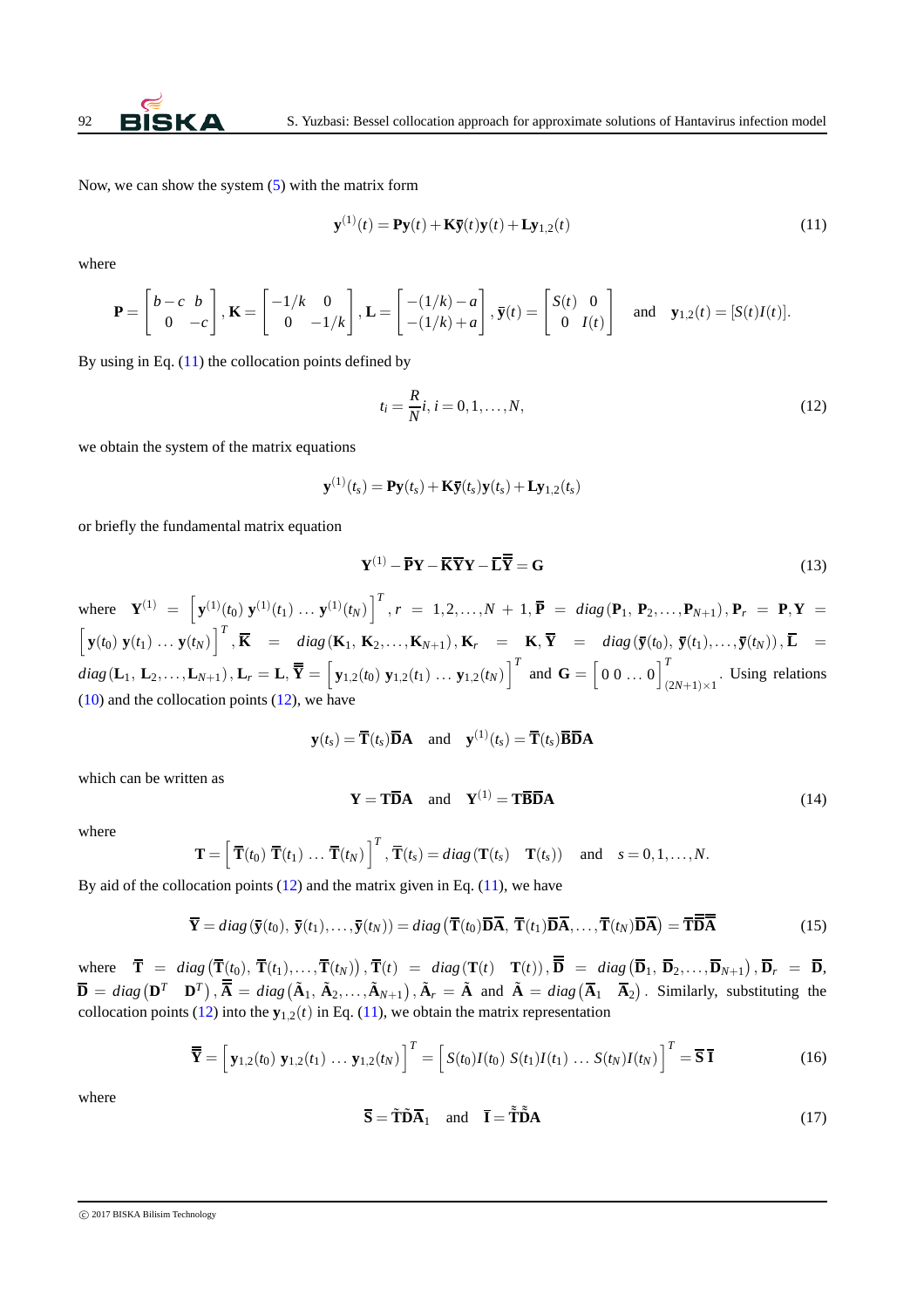so that  $\tilde{T} = diag(T(t_0), T(t_1),..., T(t_N)),$   $r = 1, 2,..., N + 1, \tilde{D} = diag(D_1, D_2,..., D_{N+1}),$   $D_r = D^T$ ,  $\overline{\mathbf{A}}_1 \ = \ diag\left(\tilde{\tilde{\mathbf{A}}}_1, \ \tilde{\tilde{\mathbf{A}}}_2, \ldots, \tilde{\tilde{\mathbf{A}}}_{N+1}\right), \tilde{\tilde{\mathbf{A}}}_r \ = \ \mathbf{A}_1, \ \tilde{\tilde{\mathbf{T}}} \ = \ \left[\mathbf{T}(t_0)\ \mathbf{T}(t_1)\ \ldots\ \mathbf{T}(t_N)\right]^T, \ \tilde{\tilde{\mathbf{D}}} \ = \ \left[\mathbf{0}\quad \mathbf{D}^T\right] \ \ \text{and}\ \ \mathbf{0} \ = \ \left[0\right]_{(N+1) \times (N+1)}.$ Substituting relations  $(14)-(17)$  $(14)-(17)$  $(14)-(17)$  into Eq.  $(13)$ , we have fundamental matrix equation

<span id="page-4-0"></span>
$$
\left\{ \mathbf{T}\mathbf{\overline{B}}\mathbf{\overline{D}} - \mathbf{\overline{F}}\mathbf{T}\mathbf{\overline{D}} - \mathbf{\overline{K}}\mathbf{\overline{T}}\mathbf{\overline{\overline{D}}}\mathbf{\overline{\overline{A}}}\mathbf{T}\mathbf{\overline{D}} - \mathbf{\overline{L}}\mathbf{\overline{T}}\mathbf{\overline{D}}\mathbf{\overline{A}}_1\mathbf{\overline{\tilde{T}}}\mathbf{\overline{\tilde{D}}}\right\}\mathbf{A} = \mathbf{G}.
$$
 (18)

We can briefly write Eq.  $(18)$  in the form

$$
\mathbf{W} \mathbf{A} = \mathbf{G} \quad \text{or} \quad [\mathbf{W}; \mathbf{G}]; \quad \mathbf{W} = \mathbf{T} \mathbf{B} \mathbf{\overline{D}} - \mathbf{\overline{P}} \mathbf{T} \mathbf{\overline{D}} - \mathbf{\overline{K}} \mathbf{\overline{T}} \mathbf{\overline{D}} \mathbf{\overline{A}} \mathbf{T} \mathbf{D} - \mathbf{\overline{L}} \mathbf{\tilde{T}} \mathbf{\tilde{D}} \mathbf{\tilde{A}}_1 \mathbf{\tilde{T}} \mathbf{\tilde{D}} \tag{19}
$$

which corresponds to a system of the  $2(N+1)$  nonlinear algebraic equations with the unknown Bessel coefficients  $a_{1,n}$ and  $a_{2,n}$ ,  $n = 0, 1, 2, \ldots, N$ .

By aid of the relation [\(10\)](#page-2-1), the matrix form for conditions given in model [\(2\)](#page-1-1) can be written as

.

$$
\mathbf{UA} = [\lambda] \quad \text{or} \quad [\mathbf{U}; \lambda] \tag{20}
$$

where  $U = T(0)DA$  and  $\lambda =$  $\left[ \lambda_1 \right]$  $\lambda_2$ 1

Consequently, replacing two rows of the augmented matrix  $[\mathbf{W};\mathbf{G}]$  by the rows of the matrix  $[\mathbf{U};\lambda]$ , we have the new augmented matrix

<span id="page-4-1"></span>
$$
[\tilde{\mathbf{W}}; \tilde{\mathbf{G}}] \quad \text{or} \quad \tilde{\mathbf{W}} \mathbf{A} = \tilde{\mathbf{G}} \tag{21}
$$

which is a nonlinear algebraic system. The unknown Bessel coefficients can be found by solving this system. The unknown Bessel coefficients  $a_{i,0}, a_{i,1}, \ldots, a_{i,2}$ ,  $(i = 1, 2)$  is substituted in Eq. [\(6\)](#page-1-2). Thus we obtain the Bessel polynomial solutions

$$
S_N(t) = \sum_{n=0}^{N} a_{1,n} J_n(t) \text{ and } I_N(t) = \sum_{n=0}^{N} a_{2,n} J_n(t).
$$
 (22)

#### **3 Accuracy of the solutions**

Firstly, let us check the accuracies of the solutions [\(22\)](#page-4-1) as follows.

Since the truncated Bessel series [\(22\)](#page-4-1) are approximate solutions of system [\(1\)](#page-0-0), when the functions  $S_N(t)$ ,  $I_N(t)$  and their derivatives are substituted in system [\(1\)](#page-0-0), the resulting equation must be satisfied approximately; that is, for  $t = t_q \in [0, b], q = 0, 1, 2, \ldots$ 

$$
\begin{cases}\nE_{1,N}(t_q) = \left| S^{(1)}(t_q) - b(S(t_q) + I(t_q)) + cS(t_q) + \frac{S(t_q)(S(t_q) + I(t_q))}{k} + aS(t_q)I(t_q) \right| \approx 0, \\
E_{2,N}(t_q) = \left| I^{(1)}(t_q) + cI(t_q) + \frac{I(t_q)(S(t_q) + I(t_q))}{k} - aS(t_q)I(t_q) \right| \approx 0\n\end{cases}
$$
\n(23)

and  $E_{i,N}(t_q) \leq 10^{-k_q}$ ,  $i = 1,2$  ( $k_q$  positive integer).

If max  $10^{-kq} = 10^{-k}$  (*k* positive integer) is prescribed, then the truncation limit *N* is increased until the difference  $E_{i,N}(t_q)$  at each of the points becomes smaller than the prescribed  $10^{-k}$ , see [\[2,](#page-7-0)[14,](#page-7-12)[24\]](#page-7-22).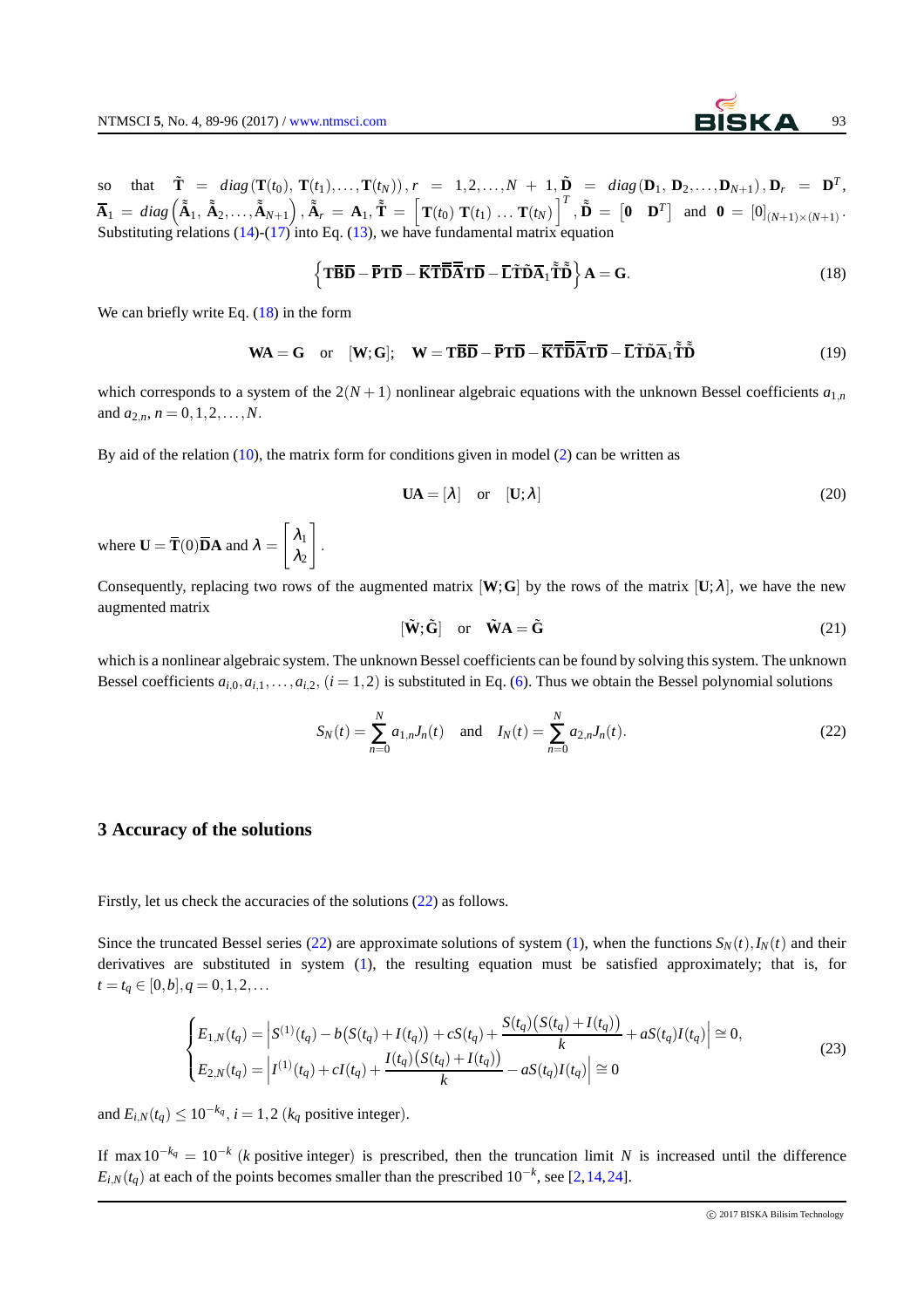### **4 Numerical application**

In this section, we apply the method presented in interval  $0 \le t \le 3$  for solving Hantavirus infection model [\[12,](#page-7-10) [13,](#page-7-11) [14,](#page-7-12) [22,](#page-7-20) [23\]](#page-7-21). We consider the model [\(1\)](#page-0-0) for  $a = 0.1$ ,  $b = 1$ ,  $c = 0.5$ ,  $k = 20 < k_c$  with the initial conditions  $S(0) = 10$  and  $I(0) = 10$ . By applying the method in Section 2 for  $N = 5$  and  $N = 8$ , we obtain the approximate solutions

$$
\begin{cases} S_5(t) = 10 - 5t + 2.53936620660t^2 - 3.06990096594t^3 + 1.20390757509t^4 - (0.78748587762e - 1)t^5, \\ I_5(t) = 10 - 5t + 2.34588523040t^2 - .221683403260t^3 - 0.188484008271t^4 + (0.255542650706e - 1)t^5, \end{cases}
$$

and

$$
\begin{cases} S_8(t) = 10 - 5t + 3.94977835745t^2 - 4.24915316010t^3 + 1.46442274516t^4 - (0.5019073487e - 2)t^5 \\ -0.147998114822t^6 + (0.552734255182e - 1)t^7 - (0.673569602508e - 2)t^8, \\ I_8(t) = 10 - 5t + 1.99844138491t^2 - (0.47712783635e - 1)t^3 - (0.72719454610e - 1)t^4 - (0.347519722572e - 1)t^5 \\ + (0.598016780188e - 2)t^6 + (0.136711371338e - 2)t^7 - (0.183196494882e - 3)t^8. \end{cases}
$$

We display a plot of the approximate solutions  $S_N(t)$  obtained by the present method for  $N = 5,8$  in Figure [1a.](#page-5-0) Figure [1b](#page-5-1) show a plot of the approximate solutions  $I_N(t)$  obtained by the present method for  $N = 5,8$ . We give the error functions obtained with accuracy [\(22\)](#page-4-1) of the solution obtained by the present method for  $N = 5,8$  in Figure [2a.](#page-6-1) Figure [2b\)](#page-6-2) denotes the error functions obtained with accuracy [\(22\)](#page-4-1) of the solution obtained by the present method for  $N = 5,8$ . Figure [1a](#page-5-0) shows that the population of suscepted mice  $S(t)$  will approach to 8 for  $N = 5, 8$ . Figure [1b](#page-5-1) displays that the population of infected mice  $I(t)$  will decease to 3.5 for  $N = 5, 8$ .

<span id="page-5-0"></span>

<span id="page-5-1"></span>**Fig. 1**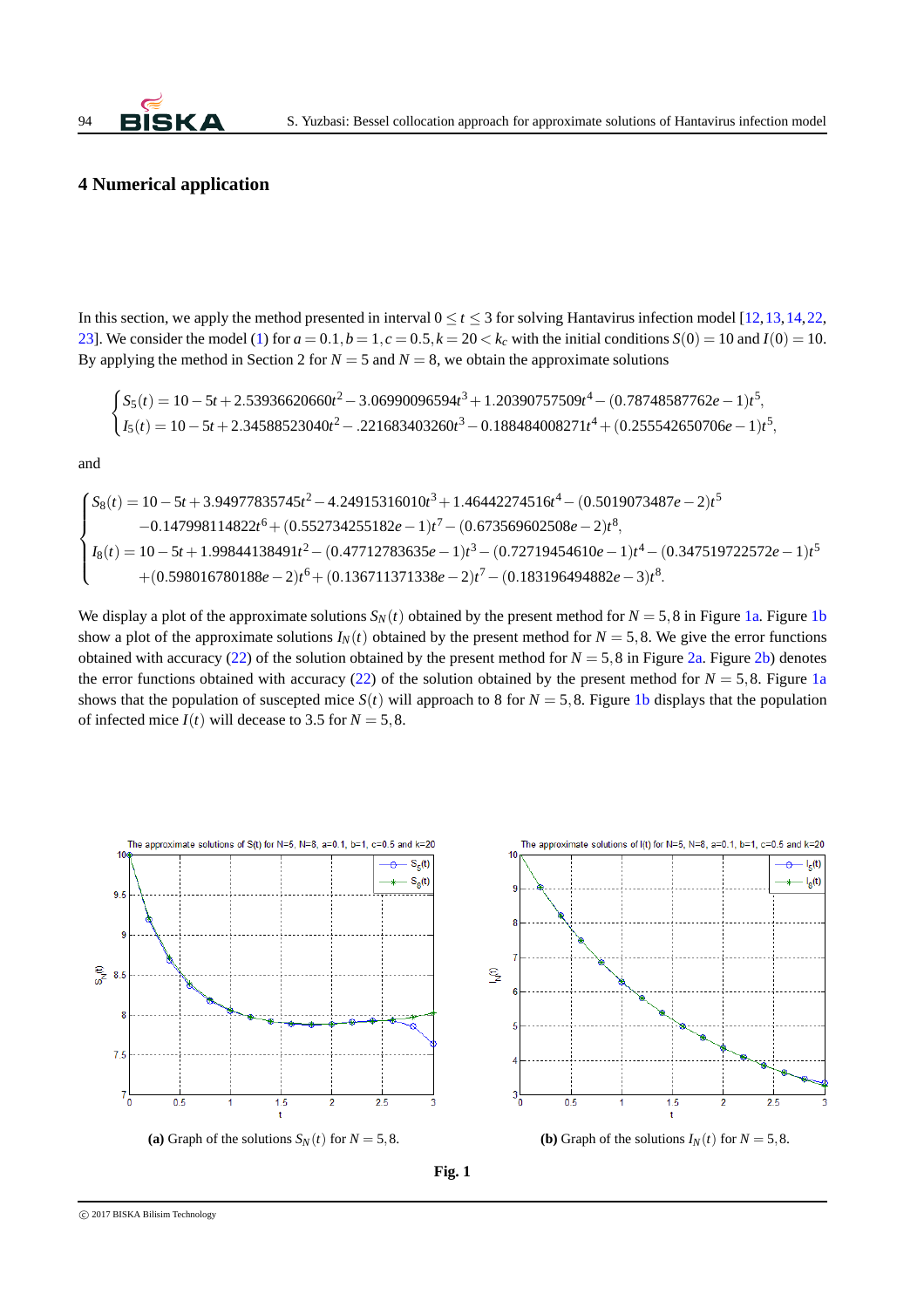<span id="page-6-1"></span>



**(a)** Graph of the error functions obtained with accuracy of the solution  $S_N(t)$  for  $N = 5, 8$ .

<span id="page-6-2"></span>

**Fig. 2**

# **5 Conclusions**

In this study, the Bessel collocation method has been presented for solving Hantavirus infection model which is a system of nonlinear ordinary differential equations. We demonstrated the accuracy and efficiency of this method with an example. We assured the correctness of the obtained solutions by putting them back into the original equation with the aid of Maple; it provides an extra measure of confidence in the results. The computations associated with the example have been performed using a computer code written in Maple 9. The basic idea described in this paper is expected to be further employed to solve other similar nonlinear problems.

## **Acknowledgements**

The authors are supported by the Scientific Research Project Administration of Akdeniz University.

## **Competing interests**

The authors declare that they have no competing interests.

# **Authors' contributions**

All authors have contributed to all parts of the article. All authors read and approved the final manuscript.

## <span id="page-6-0"></span>**References**

[1] S. Pamuk, The decomposition method for continuous population models for single and interacting species, Appl. Math. Comput. 163 (2005) 79-88.